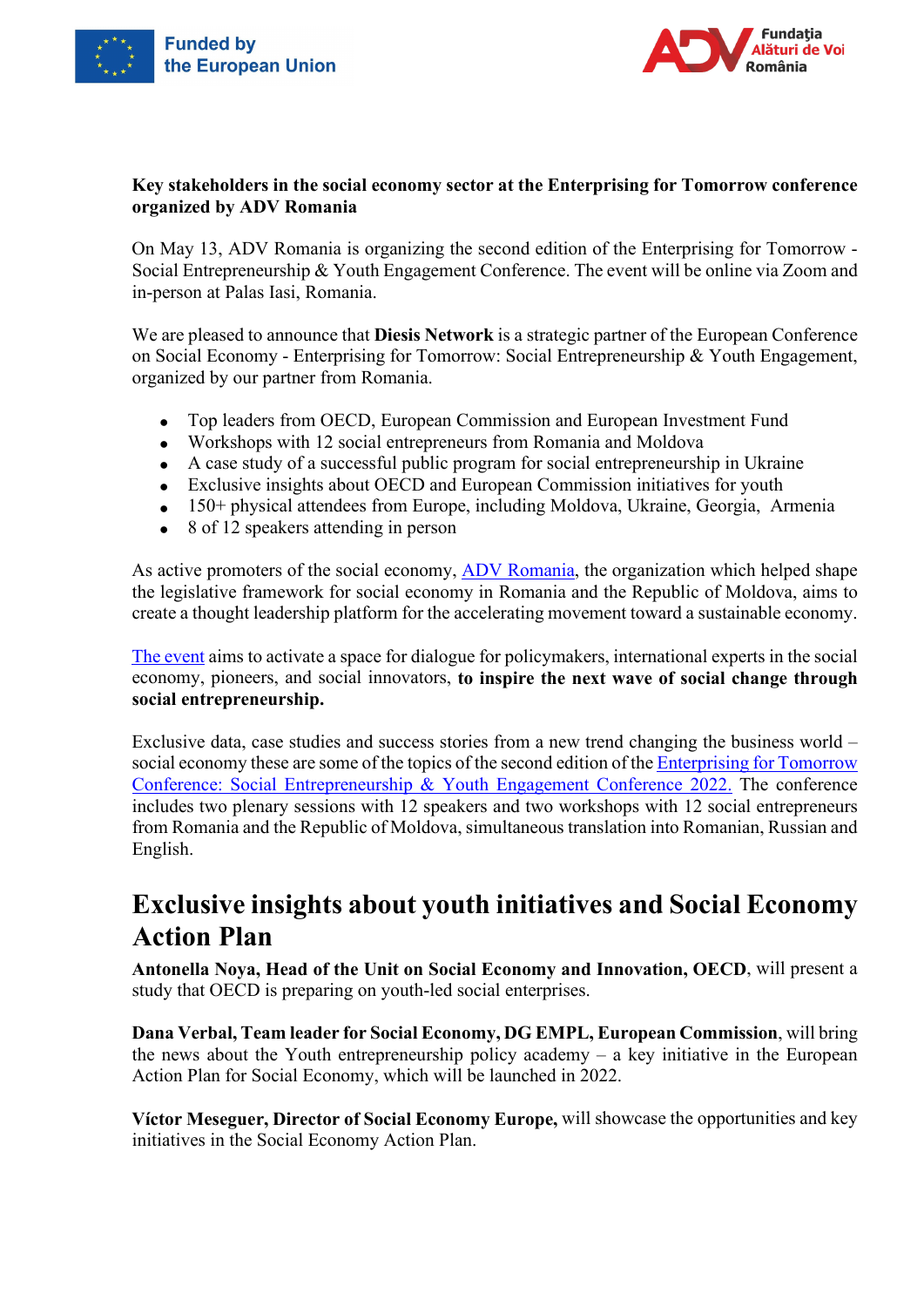



#### **A unique case study from Ukraine**

Before the war, the Vinnytsia region in Ukraine was positioned as an innovative hub for social enterprises. It was the epicentre of social entrepreneurship in Ukraine. Vinnytsia City Council had developed the Social Entrepreneurship Development Program, and it had amazing results.

**Olena Prysiazhniuk, former coordinator of the Social Entrepreneurship Program in Vinnytsia,** Ukraine, will spotlight all the significant local initiatives as they can serve as models of good practice for all countries and communities. Olena has currently taken refugee in Moldova, where she continues the work in social entrepreneurship with a new twist and from a new role – Finance & operations officer in emergency mission IsraAID Moldova.

# **Alternative financing and impact investing – trending global topics**

**Andrea Bratu, Investment Manager at the European Investment Fund (EIF**), will deliver a presentation on the role of financial institutions in supporting social enterprises. The EIF has revolutionized social impact investments in Central and Eastern Europe by participating in creating the first two social impact funds in Central and Eastern Europe.

**Dónal Traynor, CEO of Community Finance Ireland**, will spotlight the story of Ireland's fastest-growing social finance institution. Over the past 22 years, the institution has worked with many capital providers, helping social enterprises, sports clubs, and NGOs grow and impact the community.

#### **The current state of social economy in Romania**

Angela Achitei, president of ADV Romania and Ancuta Vamesu, president of [RISE Romania,](https://riseromania.ro/) will offer an overview of the social economy in Romania, including current opportunities, the Barometer of social enterprises and new financing instruments. Angela and Ancuta are the only two women from Romania featured in the Euclid Network Top 100 Women in Social Enterprise 2022.

#### **Interactive sessions with social entrepreneurs**

12 social entrepreneurs from Romania and Moldova will share their stories in creating social enterprises. Their background ranges from green and circular economy to social, educational and cultural services.

## **1.000+ anticipated attendees, online and in-person**

The event aims to become an essential milestone in ADV Romania's mission to inspire the development of good businesses for the people, the planet, and communities. Over 150 people from Romania, Moldova, Ukraine, Georgia and Armenia will physically attend the conference to be held in Iasi - the second-largest city after Bucharest (the capital). Over 1.000 are expected to watch the event online – on Zoom Events, Facebook, and YouTube. Simultaneous translation in English and Russian will be available. 8 of the 12 speakers will participate in-person. Víctor Meseguer, Andrea Bratu, Dónal Traynor will be among them!